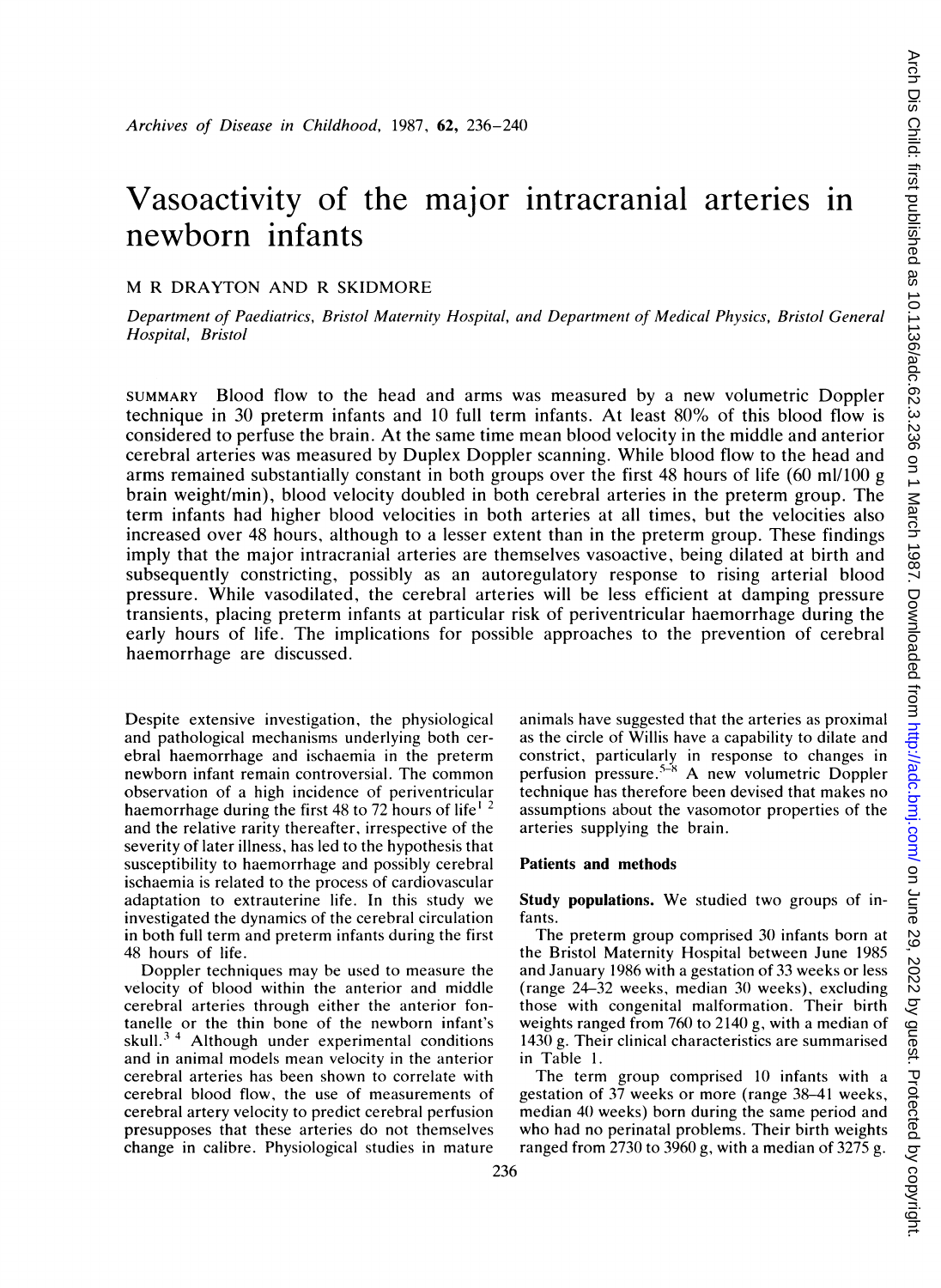Table 1 Clinical characteristics of preterm study group  $(n=30)$ 

| $Sex$ $(M: F)$                                          | 13:17 |
|---------------------------------------------------------|-------|
| Reason for delivery:                                    |       |
| Spontaneous preterm labour                              | 18    |
| Antepartum haemorrhage                                  | 5     |
| Prolonged rupture of membranes (complicated)            | 6     |
| Hypertension                                            |       |
| Delivery (vaginal:caesarean section)                    | 18:12 |
| Singletons: twins                                       | 22.8  |
| Respiratory distress syndrome                           | 16    |
| Outcome:                                                |       |
| Periventricular haemorrhage (real time ultrasound)      | 4     |
| 'Flares' and/or periventricular leucomalacia (real time |       |
| ultrasound)                                             | 5     |
| Survival to discharge from hospital                     | 29    |
|                                                         |       |

Principles and instrumentation. In the newborn infant blood leaving the left ventricle is distributed by way of the aortic arch to three major vascular territories-the head and arms, the pulmonary circulation through the patent ductus arterious, and subdiaphragmatic structures. Blood velocity within the aorta may be calculated from the Doppler shift in ultrasound frequency returned by moving blood cells according to the formula:

Velocity=frequency shift  $\times$  c / 2fcosA where  $\cdot$  c is the speed of ultrasound in tissue (1500) cm/sec), f is the frequency of ultrasound (5 MHz in this study), and A is the Doppler angle.

The vessel cross-sectional area may be calculated from M mode measurement of its diameter, assuming a circular section, and the volume flow obtained by multiplication of area and mean velocity. The technique has been widely described in both adult and paediatric publications for the measurement of cardiac output.<sup>9 "I</sup> If flow is measured before and after the origin of the great vessels leaving the aortic arch subtraction will leave that portion of blood flow that supplies the head and arms. In the adult about 77% of this blood perfuses the brain. (Skidmore R. Unpublished observations. See appendix.) In the newborn infant, particularly the preterm infant, where the brain is large compared with the body, this proportion will be even higher (at least  $80\%$ ) and so this measurement is likely to be a good indicator of cerebral perfusion. Brain weight may be estimated from the head circumference according to the method of Dobbing and Sands,<sup>12</sup> which allows blood flow to be standardised between patients.

Doppler signals from the ascending aorta were obtained in the substernal four chamber view where an oblique Doppler angle allows more even sampling across the vessel diameter than is possible using the suprasternal approach. Signals from the preductal descending aorta were obtained in the long axis view from the suprasternal or left supraclavicular window.

The instrumentation used was a Duplex scanner (ATL Mk 600, ATL, Bellevue, Washington State) with <sup>5</sup> MHz Doppler flowmeter directly interfaced to a microcomputer (Apple Ile). The Duplex system uses the real time image for identification of the vessel, precise placement of the discrete Doppler sample volume, and measurement of the Doppler angle. The digitally encoded Doppler spectrum is stored in computer memory. Here noise is removed by thresholding before computing mean and maximum frequency shift contours, which are stored on disc and used for calculation of flow variables. The system allows about  $3.5$  seconds of Doppler signal to be collected, corresponding to four to eight cardiac cycles.

Errors in Doppler assessment of volume flow may be both random and systematic. The random errors resulting from inaccuracy in determination of the vessel size and Doppler angle may be reduced by taking the mean of several measurements at each site. In most cases a minimum of four observations were made. Systematic errors largely arise from preferential sampling of the central stream velocity in larger arteries and have been minimised by laboratory calibration of the system over a range of vessel diameters using a pulsatile flow rig.

Measurements of the *velocities* in the anterior and middle cerebral arteries were made with a similar technique, using a transfontanelle approach in the former case and a temporal approach for the latter, a near zero Doppler angle being achieved in each case. Arterial blood pressure in the preterm group was measured non-invasively using the oscillometric method (Sentry Automated Blood Pressure Monitor, Automated Screening Devices Inc, California), with the cuff placed whenever possible on the right arm. Doppler and blood pressure measurements were made at fixed intervals after birth-between 1 and 2 hours and at 12, 24, and 48 hours. Infants in the preterm group also had measurements made at 6 hours.

The results were analysed using paired and unpaired  $t$  tests (two tailed) for velocity and blood pressure data and Wilcoxon signed ranks, matched pairs, or Mann-Whitney U tests as appropriate for volumetric data (also two tailed).

Informed parental consent was obtained for this study.

### Results

Velocity. In both the middle and anterior cerebral arteries of the preterm infants there was a progressive increase in velocity over the first 48 hours of life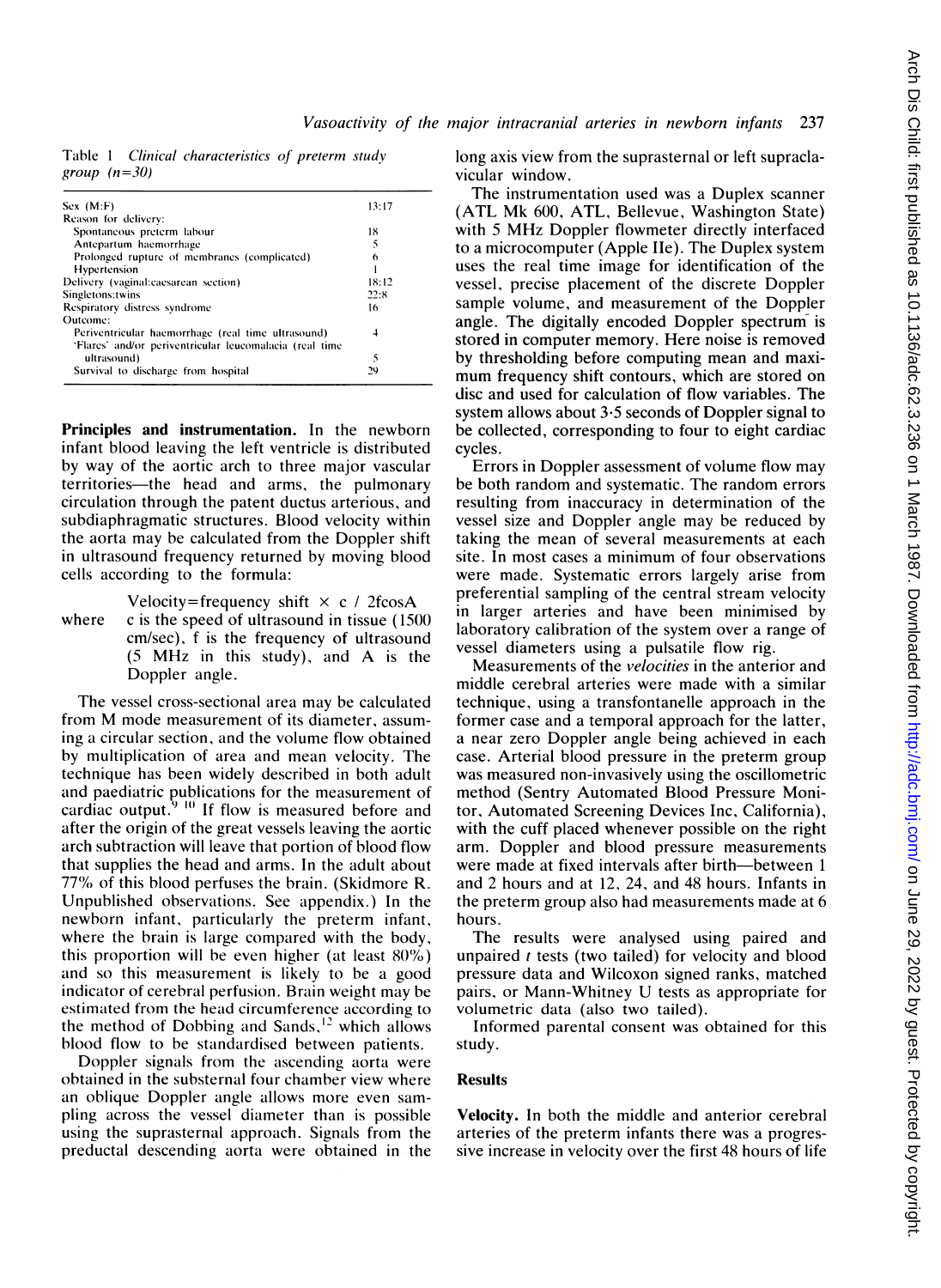#### 238 Drayton and Skidmore

(Figures <sup>1</sup> and 2); at 48 hours the velocities were about double those shortly after birth  $(p<0.001$  for each artery). A similar but less pronouced change was seen in the term infants (significantly only for the anterior cerebral artery,  $p<0.01$ ). At each age studied the velocities in the term infants were significantly higher than in the preterm infants.

Blood flow to head and arms. In contrast there were no significant differences in blood flow to head and arms per 100 g brain weight over this period in either the preterm or term groups (Table 2), but flow per unit mass was similar in the two groups. On subtracting an estimated 20% from these values to compensate for blood perfusing tissues other than the brain, our mean estimate of cerebral blood flow for both groups was 46 ml/100 g brain weight /min



Fig. <sup>1</sup> Mean (SD) velocities in the anterior cerebral artery in the two groups. There were significant differences between term and preterm infants at all ages and significant increases in velocity from initial recordings in both term and preterm infants by 24 hours of age.

\* $p < 0.05$ ; \*\* $p < 0.01$ ; \*\*\* $p < 0.001$ .



Fig. 2 Mean (SD) velocities in the middle cerebral artery in the two groups. There were significant differences between term and preterm infants at all ages and significant increases in velocity from initial recordings in the preterm infants by 24 hours of age.

 $^{\circ}$ p<0.05;  $^{\circ}$  $^{\circ}$ p<0.001.

for the full term group and 51 ml/100 g brain weight/min for the preterm group.

Arterial blood pressure. Mean arterial blood pressure increased progressively in the preterm infants (Table 2). The differences were significant at 24 and 48 hours  $(p<0.01)$ .

#### **Discussion**

The values of  $46-51$  ml/100 g brain weight/min were well within the wide range of values for cerebral blood flow measured using other techniques,  $^{13}$  and the similar values obtained in both term and preterm infants lends credence to this Doppler method. The

Table 2 Blood flow to head and arms (ml/100 g brain weight) and arterial blood pressure (mm Hg) over the first 48 hours of life (insufficient blood pressure data on term infants)

| Age<br>(hours) | Full term infants     |          |                             |         | Preterm infants       |          |                             |                     |          |                             |        |  |
|----------------|-----------------------|----------|-----------------------------|---------|-----------------------|----------|-----------------------------|---------------------|----------|-----------------------------|--------|--|
|                | Flow to head and arms |          |                             | $(n=1)$ | Flow to head and arms |          |                             | Mean blood pressure |          |                             | $(n=)$ |  |
|                | Mean                  | (SD)     | 95%<br>Confidence<br>limits |         | Mean                  | (SD)     | 95%<br>Confidence<br>limits | Mean                | (SD)     | 95%<br>Confidence<br>limits |        |  |
| 1.5            | $57-0$                | (21.5)   | $41 - 73$                   | (10)    | $62-0$                | (37.2)   | $48 - 76$                   | $40-4$              | $(8-0)$  | $37 - 44$                   | (29)   |  |
| $6 - 0$        |                       |          |                             |         | $63 - 4$              | $(36-4)$ | $50 - 77$                   | $43 - 4$            | $(9-1)$  | $40 - 47$                   | (29)   |  |
| 12.0           | $59-1$                | (12.5)   | $50 - 68$                   | (10)    | $60-7$                | (32.2)   | $49 - 72$                   | 43.6                | $(8-6)$  | $40 - 47$                   | (30)   |  |
| 24.0           | 59.5                  | (13.6)   | $49 - 70$                   | (10)    | 69.6                  | $(34-1)$ | $57 - 83$                   | 45.9                | (7.2)    | 43-49                       | (28)   |  |
| $48 - 0$       | $55 - 6$              | $(16-6)$ | $43 - 68$                   | (10)    | 62.6                  | $(28-1)$ | $52 - 73$                   | 49.4                | $(11-0)$ | $45 - 54$                   | (28)   |  |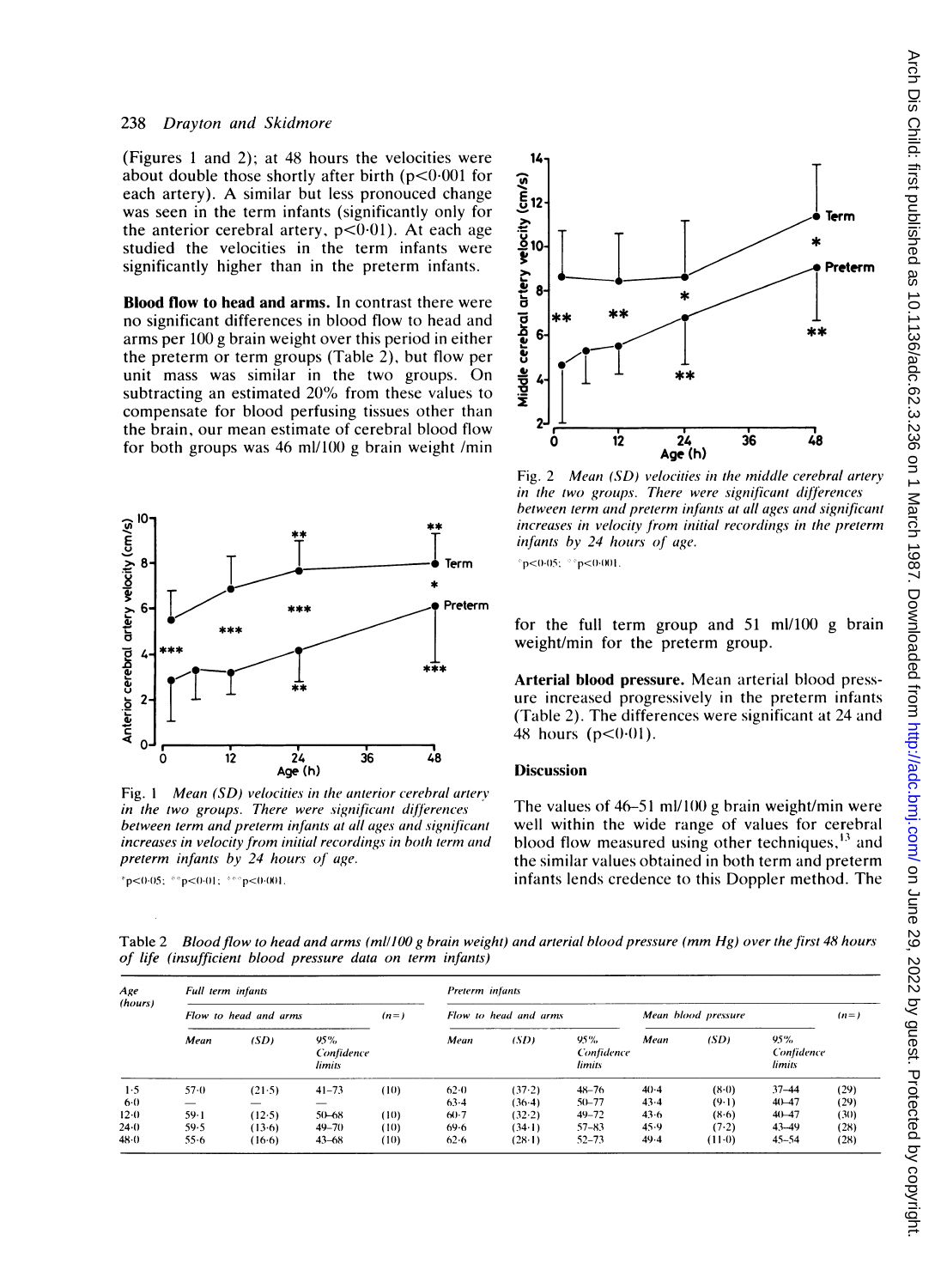constancy of cerebral blood flow in both groups of infants over a period during which arterial blood pressure and presumably also cerebral perfusion pressure is rising  $(Table 2)^{11}$  suggests that autoregulation was intact at least for most of the infants studied.

The anterior and middle cerebral arteries between them supply blood to a large proportion of the brain and so velocities in these two arteries may be assumed to be representative of the velocities in all major cerebral arteries. As blood flow is the product of velocity and cross-sectional area the likely explanation of the constant cerebral blood flow with increasing velocities is that the major arteries have altered calibre, being dilated at birth but progressively constricting over the next 48 hours. The ratio between flow and mean cerebral artery velocity provides a measure of cerebral artery area, which may be seen to decrease over time (Fig. 3).

Physiological studies of the cerebral circulation in mature animals may provide an explanation for these findings. By measuring pressure gradients across various segments of the cerebral arterial system during hypo- and hypertension, several workers have shown that the major cerebral arteries are responsible for a large part of cerebral autoregulation, while 'chemical' control of cerebral perfusion



Fig. 3 Mean (SD) standardised flow:velocity ratios in the two groups, showing that preterm infants were significantly more cerebrally vasodilated than term infants at all ages but that they became more vasoconstricted with age (significant from 24 hours of age).

 $*p<0.05$ ;  $*p<0.01$ ;  $***p<0.001$ .

operates more peripherally.<sup>5-8</sup> Arterial blood pressure is low at birth and progressively increased in both preterm (Table 2) and term infants.<sup>11</sup> We may postulate that the progressive reduction in arterial calibre may be part of the autoregulatory response to these perfusion pressure changes. Histological examination of the cerebral arteries show that they have an ample muscle layer to accomplish the calibre change that we have described, but whether the mechanism of the change is humoral, neurologic, or myogenic remains speculative.

Cerebral artery velocities were higher in the term infants, while apparent cerebral blood flow was similar in both groups. The ratio between flow and velocity-that is, cerebral vessel area-shows not only a progressive reduction in calibre with time but also a markedly increased vessel calibre per unit brain weight in the preterm infants (Fig. 3). This is to be expected as arterial blood pressure is higher in term than in preterm infants, while perfusion per unit brain mass is similar.

Volpe and his group have advanced the hypothesis that periventricular haemorrhage occurs with transient surges in blood pressure and have shown that an unstable pattern of blood pressure is characteristic of infants with respiratory disease, particularly those who do not synchronise with their ventilators.<sup>14 15</sup> These surges are more likely to be transmitted to the delicate capillary beds as the degree of dilatation of the large cerebral arteries becomes greater. In other words, the risk is greater the more preterm and the younger the infant. This is in accord with observed fact. ' Thus the susceptibility of these infants to haemorrhage may be not so much due to a *failure* of autoregulation, as has been widely suggested, but rather a consequence of the mechanism by which autoregulation is achieved. Similarly, the very preterm and the very young infant with maximal cerebral vasodilatation might be at or to the left of the autoregulatory portion of the preterm pressure/cerebral blood flow curve and thus be simultaneously at high risk of cerebral ischaemia as well as haemorrhage.

These observations may also have therapeutic implications. If the cause of cerebral arterial vasodilatation is hypotension then methods of supporting the circulation during the early hours of life may be effective in lowering the risk not only of cerebral ischaemia but also of haemorrhage. The ready improvement in peripheral perfusion and arterial blood pressure attendant on colloid infusion in many sick preterm infants suggests that their relative hypotension is secondary to hypovolaemia. The report of a reduced incidence of periventricular haemorrhage after routine administration of plasma to preterm infants<sup>16</sup> is of interest in this respect.